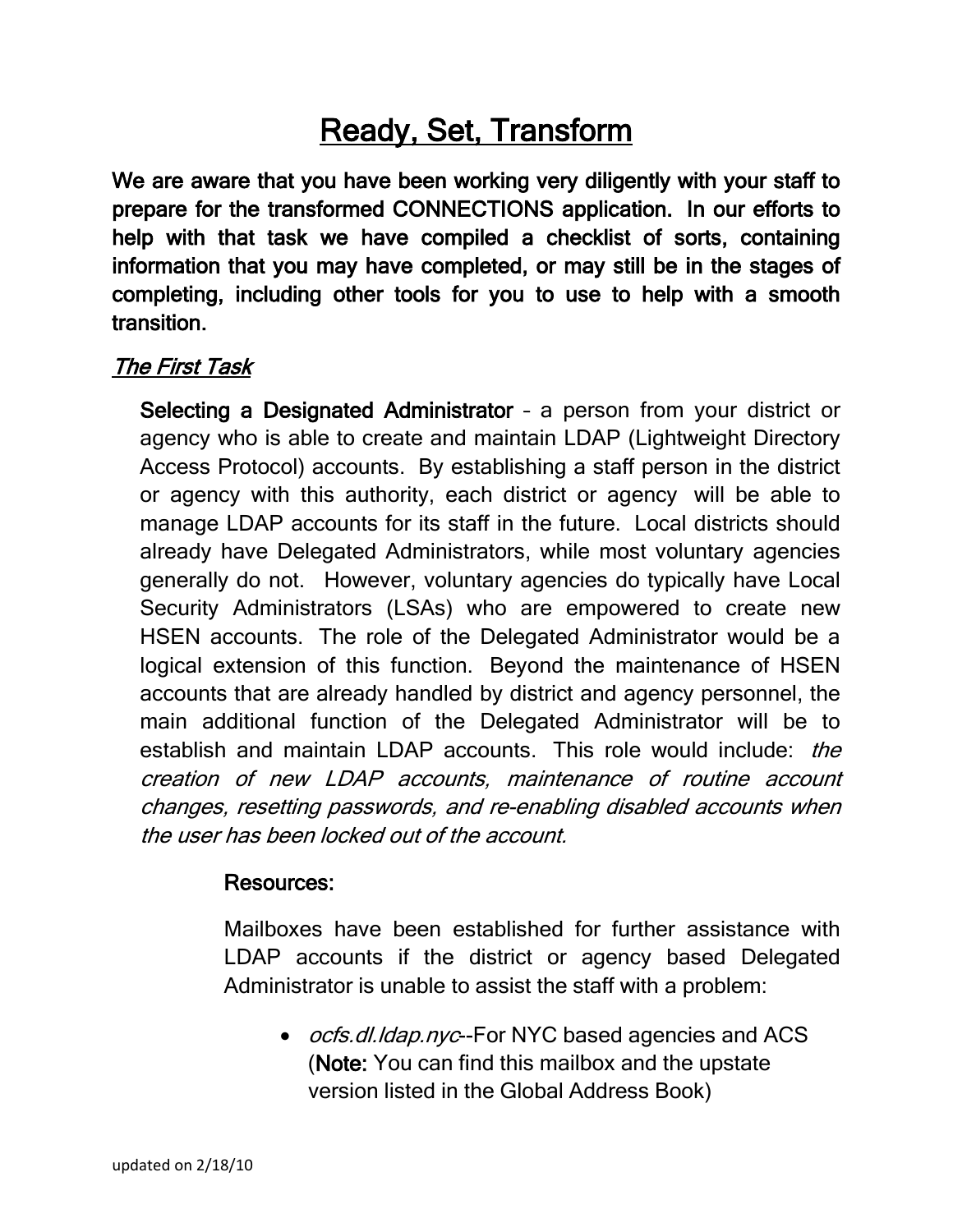• *ocfs.dl.ldap.upstate*--For upstate districts and agencies

\*\* Note: add @dfa.state.ny.us to either address if emailing from outside the HSEN network.

## The Second Task

Creating Accounts - In order to utilize the web based trainings (WBT) that will be offered as one of the prep tools for the Transformation, each trainee will need an LDAP (Lightweight Directory Access Protocol) account to log in to TrainingSpace.org, where the WBTs are located. Many local district staff already use LDAP accounts to access WMS and CCRS, as well as to take WBTs via TrainingSpace. However, it is assumed that there are large numbers of voluntary agency staff who do not yet have LDAP accounts. OCFS, working in conjunction with the Office for Technology (OFT), will create new accounts for the staff that have been indicated as needing LDAP accounts, and will also ensure that the Delegated Administrator has received the appropriate security rights to create and maintain LDAP accounts. (further information on this topic is included in the document titled: LDAP Account Creation 7-27-10.

Please note: The LDAP Account needs to be active for all future Transformation releases, as this is how we will be training front-line staff in the future.

#### The Third Task

The following tasks are important to follow, and apply to either current STARS Coordinators or "new" STARS Coordinators:

- **Make sure that you can get into STARS and register your** staff for trainings.
- **Enroll absolutely every single person for pertinent** TrainingSpace classes.
- Once you have them registered, provide each caseworker with their password.
- Next, actually sit with them when they go to: [www.TrainingSpace.org,](http://www.trainingspace.org/) click on Login (upper right hand corner) and enter that password.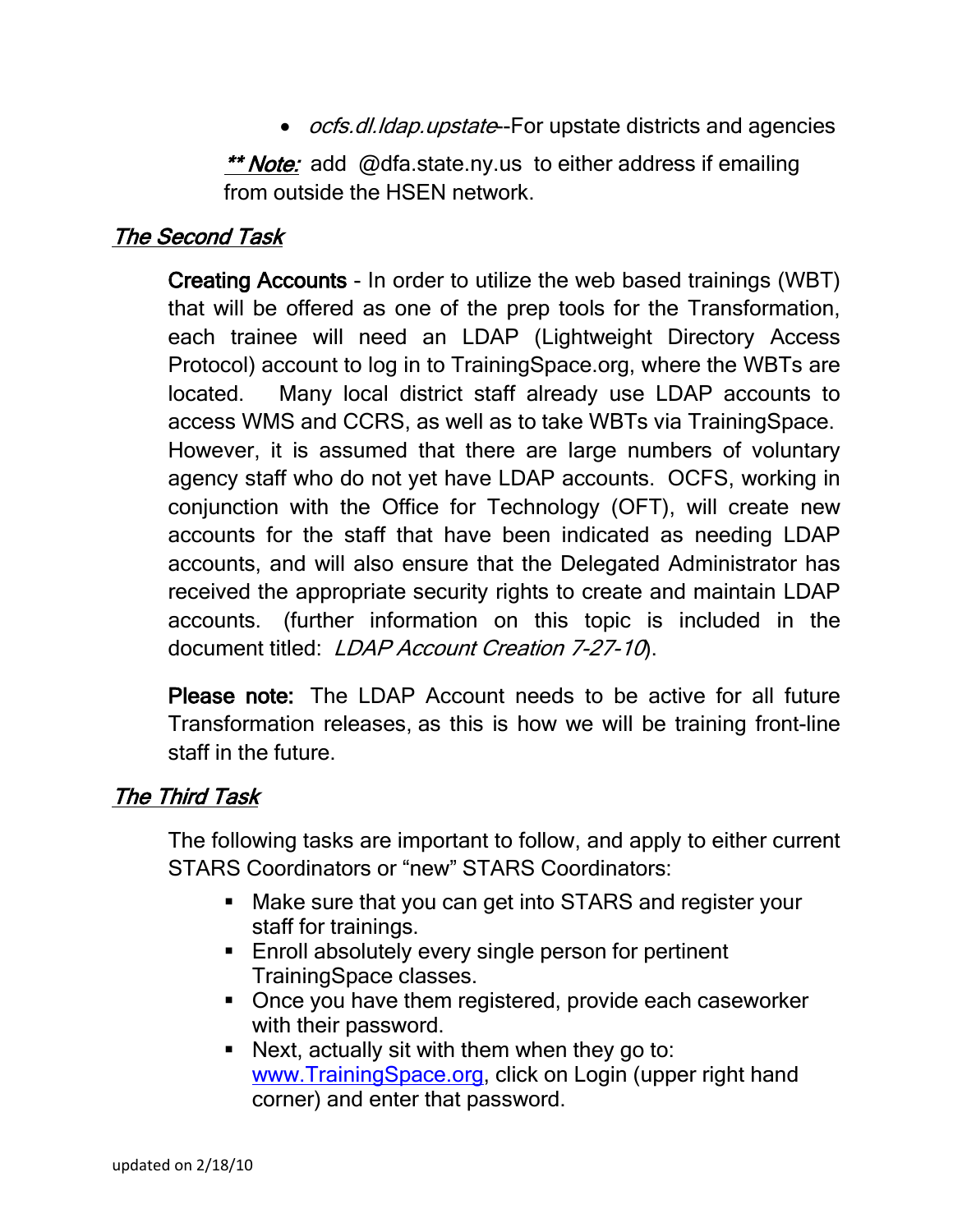- **They will then see the class(es) they are registered for on the** left hand side of the page. When they click on the hyperlink, it will navigate to that training.
- **You should also make sure that you have headsets with** microphones that work.

#### The Fourth Task

Training Registration/STARS - in order to take the training a staff person will need to register for a WBT via STARS. This task should be completed by the district or agency's STARS Coordinator. The trainee's LDAP User ID needs to be entered in his or her profile within the STARS system in order to access the WBT on TrainingSpace.

Please note: If your district or agency does not have a STARS Coordinator the district or agency administrator should email Judy Robinson [\(JudyR@ bsc-cdhs.org \)](mailto:JudyR@BSC-CDHS.ORG) and cc: Jeff Liebig [\(Jeff.Liebig@ocfs.state.ny.us\)](mailto:Jeff.Liebig@ocfs.state.ny.us) and Jim Djernes [\(Jim.Djernes@ocfs.state.ny.us\)](mailto:Jim.Djernes@ocfs.state.ny.us)) with the following information:

- The administrator's name and title
- The administrator's phone number and email address
- The name and address of the agency
- The agency code
- Each agency site and the site ID code

## The Fifth Task

A Comprehensive Guide to Accessing CONNECTIONS Online Training Courses - This document is a comprehensive guide to accessing CONNECTIONS online training courses, such as iLinc and web based trainings. As the CONNECTIONS Transformation is rolled out, online training will be the main mode of training delivery. This guide includes a general overview of taking an online training course, as well as information about:

- how to access iLinc and TrainingSpace (for WBTs) sites,